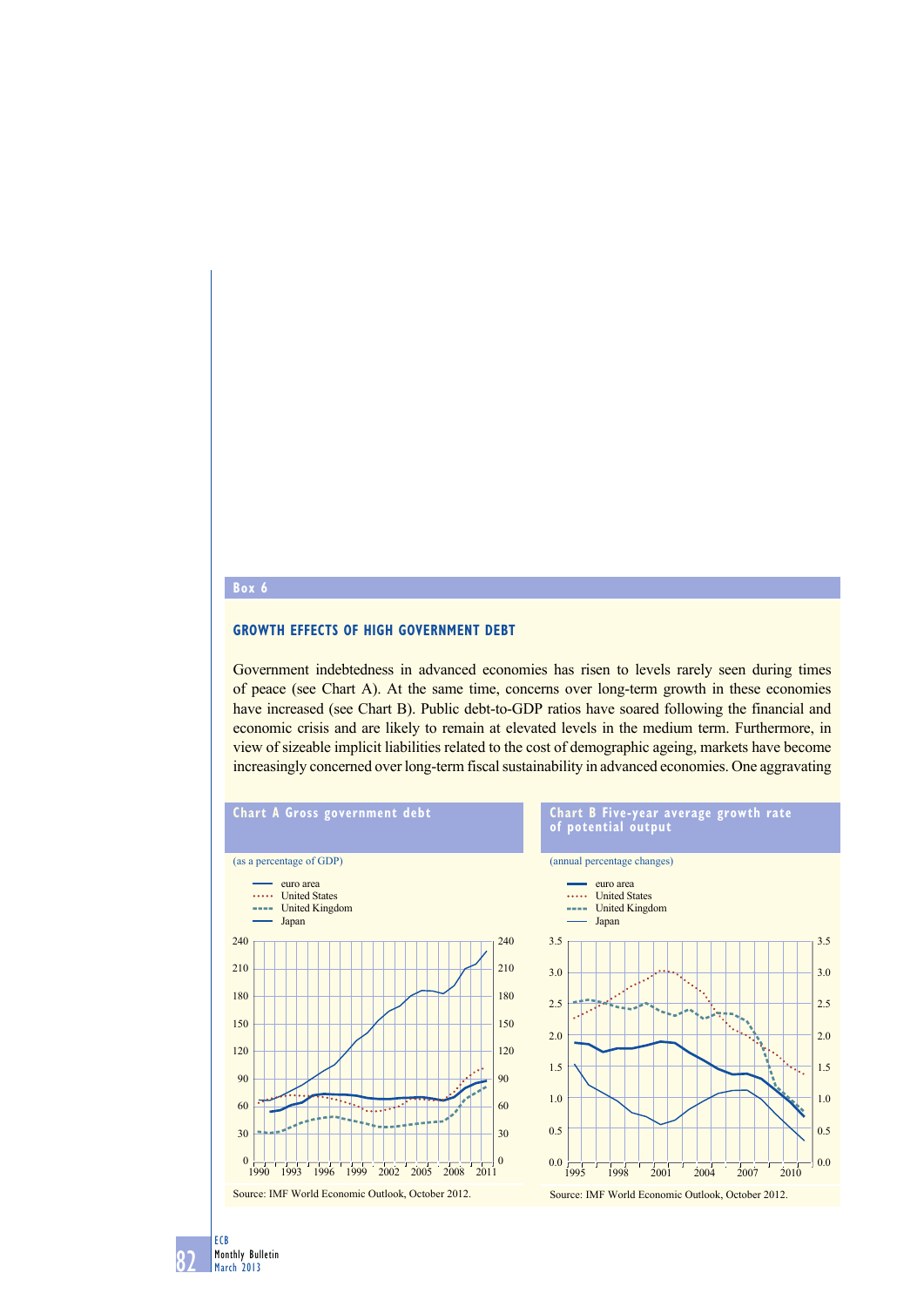Fiscal developments

factor highlighted by recent empirical research is the adverse effect that high public debt may have on long-term growth, particularly once the debt ratio has crossed certain thresholds. This box reviews the growing literature analysing the impact of public debt on growth.

The theoretical literature is divided over whether public debt has a negative impact on the level or growth rate of GDP per capita.<sup>1</sup> The early literature<sup>2</sup> argued that the national debt would be a burden for future generations, which would reveal itself in the form of a reduced flow of income from a lower stock of private capital (as higher public indebtedness crowds out private investment). The "debt-overhang" hypothesis<sup>3</sup> predicts a negative impact of debt on economic growth, i.e. beyond a certain point the debt overhang will start to exert negative pressure on investors' willingness to provide capital. Some endogenous growth models show that



a positive impact of public debt on growth may be possible depending on the type of public goods financed out of debt, or up to certain limits when debt is used to finance productive public capital.4

Until recently, empirical research on the relationship between debt and growth had been scarce, but since the beginning of the crisis this topic has attracted growing attention. Several studies<sup>5</sup> find a negative relationship between government debt and (per capita) real GDP growth, especially beyond a certain threshold (see also Chart C for simple statistics related to real GDP growth rates for various public debt ranges over a very long time span (1790-2009), as presented in Reinhart and Rogoff, 2010).

Among these, research conducted across 12 euro area countries<sup>6</sup> finds evidence for a non-linear impact of the initial public debt ratio on subsequent per capita GDP growth over the period 1970-2008. Beyond a threshold of about 90-100% of GDP, public debt has, on average,

2 See Modigliani, F., "Long-Run Implications of Alternative Fiscal Policies and the Burden of the National Debt", *Economic Journal*, No 71 (284), 1961, pp. 730-755.

3 The term "debt overhang" was coined by Krugman (1988) with regard to external debt and was extended to public debt in endogenous growth models. See Krugman, P., "Financing vs. Forgiving a Debt Overhang", *NBER Working Paper*, No 2486, 1988.

4 See Aizenman, J., Kletzer, K. and Pinto B., "Economic Growth with Constraints on Tax Revenues and Public Debt: Implications for Fiscal Policy and Cross-Country Differences", *NBER Working Paper*, No 12750, 2007; Aschauer, D.A., "Do States Optimize? Public Capital and Economic Growth", Annals of Regional Science, No 34, 2000, pp. 343-363; and Kamps, C., "Is there a lack of public capital in the European Union?", EIB Papers, 10/1, 2005, pp. 72-93.

5 See Reinhart, C.M. and Rogoff, K.S., "Growth in a Time of Debt", *NBER Working Paper*, No 15639, 2010; Kumar, M. and Woo, J., "Public Debt and Growth", *IMF Working Paper*, No 10/174, 2010; and Cecchetti, S.G., Mohanty, M.S. and Zampolli, F., "The Real Effects of Debt", *BIS Working Papers*, No 352, 2011.

6 Checherita, C. and Rother P., "The impact of high and growing government debt on economic growth: an empirical investigation in the euro area", *Working Paper Series*, No 1237, ECB, Frankfurt am Main, August 2010, published in the *European Economic Review*, No 56, 2012, pp. 1392-1405.

<sup>1</sup> Exogenous growth models allow only for level, not long-term growth effects of changes in fiscal policy variables, while endogenous growth models predict effects on the growth rate, at least along the transition path to the steady state.